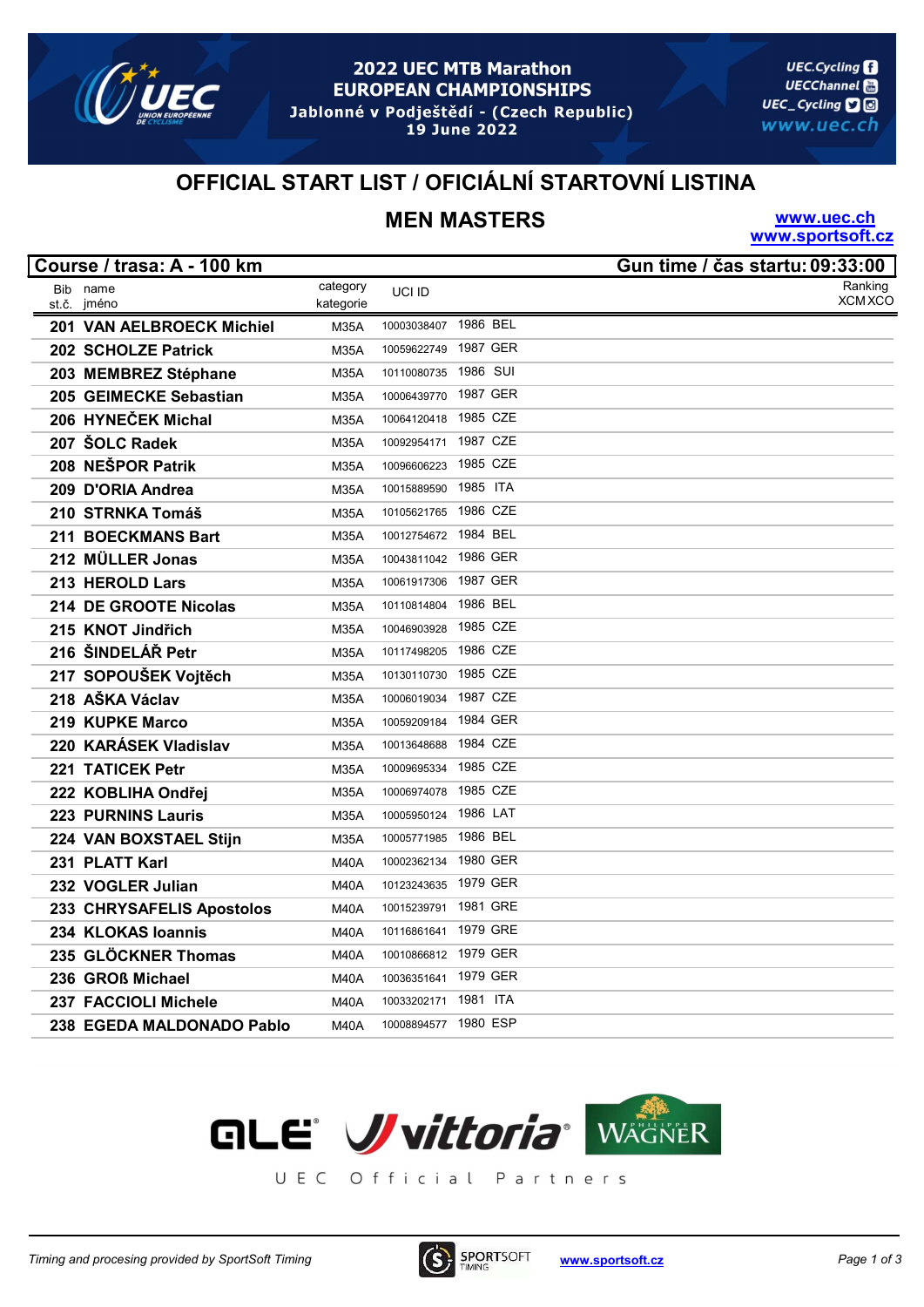

#### 2022 UEC MTB Marathon **EUROPEAN CHAMPIONSHIPS** Jablonné v Podještědí - (Czech Republic)

19 June 2022

**UEC.Cycling UECChannel** UEC\_Cycling **口**回 www.uec.ch

# OFFICIAL START LIST / OFICIÁLNÍ STARTOVNÍ LISTINA

# MEN MASTERS

www.uec.ch www.sportsoft.cz

|       | Course / trasa: A - 100 km          |             |                      |          | Gun time / čas startu: 09:33:00 |
|-------|-------------------------------------|-------------|----------------------|----------|---------------------------------|
|       | Bib name                            | category    | UCI ID               |          | Ranking                         |
| st č. | jméno                               | kategorie   |                      |          | <b>XCM XCO</b>                  |
|       | 239 KURTH Timo                      | <b>M40A</b> | 10059205245          | 1978 GER |                                 |
|       | 240 REMEIKA Arturas                 | <b>M40A</b> | 10060661255          | 1979 LTU |                                 |
|       | 241 MANNTZ Jan-David                | <b>M40A</b> | 10012291601          | 1978 GER |                                 |
|       | 242 GONDA Pavel                     | M40A        | 10009848110          | 1980 CZE |                                 |
|       | 243 WEGNER Sönke                    | <b>M40A</b> | 10006474833          | 1982 GER |                                 |
|       | 244 STOLL Markus                    | <b>M40A</b> | 10094445648          | 1980 GER |                                 |
|       | <b>245 GARCIA PEREZ Ulises</b>      | <b>M40A</b> | 10040884672          | 1980 ESP |                                 |
|       | 246 LEPIK Toomas                    | <b>M40A</b> | 10067170662 1981 EST |          |                                 |
|       | 247 REEH Jiří                       | <b>M40A</b> | 10004088128          | 1980 CZE |                                 |
|       | 249 NOVOTA Jan                      | M40A        | 10046900692 1979 CZE |          |                                 |
|       | 250 JANSSON Henrik                  | <b>M40A</b> | 10022371416          | 1980 SWE |                                 |
|       | 251 STIEGLBAUER Michael             | <b>M40A</b> | 10004203013          | 1980 GER |                                 |
|       | 252 MIDELF John                     | <b>M40A</b> | 10022588452          | 1981 SWE |                                 |
|       | 253 FRZOP Marko                     | <b>M40A</b> | 10003670321          | 1980 CRO |                                 |
|       | <b>254 ERHARDT Dominik</b>          | <b>M40A</b> | 10011217325          | 1982 GER |                                 |
|       | 255 FRIEDEN Laurent                 | <b>M40A</b> | 10011217931          | 1980 LUX |                                 |
|       | 256 ARCE BALLESTEROS Jose Luis M40A |             | 10003427720          | 1981 ESP |                                 |
|       | 257 ŠŤASTNÝ Roman                   | <b>M40A</b> | 10047509772 1978 CZE |          |                                 |
|       | 258 KRZYWY Krzysztof                | M40A        | 10002399722          | 1978 POL |                                 |
|       | 259 HORSTMANN Christian             | <b>M40A</b> | 10003763883          | 1980 GER |                                 |
|       | 260 MILAKOVIĆ Domagoj               | <b>M40A</b> | 10058965371          | 1978 CRO |                                 |
|       | 261 KALAŠ Jan                       | <b>M40A</b> | 10094404626          | 1981 CZE |                                 |
|       | 262 MARTIN Jan                      | M40A        | 10003921410 1980 CZE |          |                                 |
|       | 264 ONDROUŠEK Stanislav             | M40A        | 10131055872 1978 CZE |          |                                 |
|       | 265 MÜLLER Uwe                      | <b>M40A</b> | 10097603707          | 1982 GER |                                 |
|       | 271 WILLEMSENS Kris                 | <b>M45A</b> | 76022336570          | 1976 BEL |                                 |
|       | 272 DRESSLER Denny                  | <b>M45A</b> | 10128761117 1974 GER |          |                                 |
|       | 273 SCEVENELS Ivan                  | <b>M45A</b> | 10110096495          | 1977 BEL |                                 |
|       | 274 REAL GARCIA Marc                | <b>M45A</b> | 10039439877          | 1977 ESP |                                 |
|       | 275 MURCIA MARIN Felix              | <b>M45A</b> | 10040827886          | 1973 ESP |                                 |
|       | 276 LANDA František                 | <b>M45A</b> | 10062899026 1975 CZE |          |                                 |



UEC Official Partners